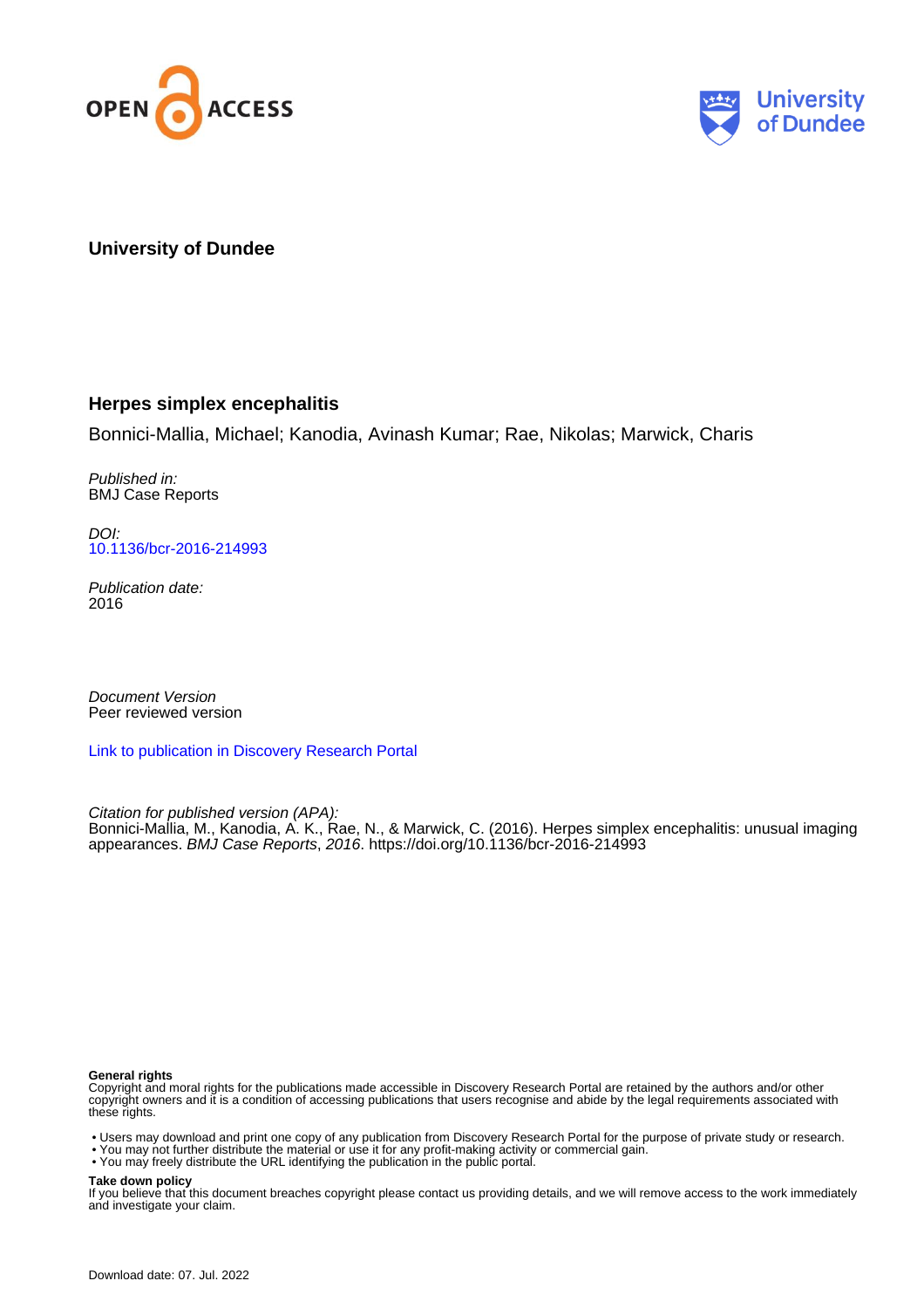## **BMJ Case Reports**

### **TITLE OF CASE**

## Herpes Simplex Encephalitis: Unusual Imaging Appearances

#### **DESCRIPTION** *Up to 250 words summarising the importance of the image(s)*

Herpes Simplex Virus (HSV) is the most common non-epidemic and sporadic cause of viral meningoencephalitis with an incidence of approximately 1-3 cases per million. [1] 95% of fatal adult cases are a result of type 1 HSV (HSV-1) and typically follow latent viral reactivation in the trigeminal ganglion in immunocompetent patients. [1] Magnetic Resonance Imaging (MRI) is regarded as being the most sensitive radiological investigation, with changes usually visible within 2 to 3 days of onset of symptoms.<sup>[1]</sup> Traditionally on MRI, Herpes Simplex Encephalitis (HSE) exhibits bilateral asymmetrical involvement of the limbic system, including the medial temporal lobes, insular cortices, and infero-lateral frontal lobes and cingulate gyri.[1] Sparing of the basal ganglia is a key feature, which also helps in differentiating from middle cerebral artery infarction on DWI. Atypical patterns, if seen, usually affect the younger population with involvement of the cerebral hemispheres, and rarely, the midbrain and pons.[1]

We present serial brain imaging of a 52 year old lady who presented to the acute medical unit with a week's history of lethargy, intermittent headaches and an episode of syncope prior to admission. Over the course of the subsequent 24 hours, she developed acute confusion and became hypotensive, hypothermic and bradycardic. Computed Tomography of the brain was not of any diagnostic value. MRI however demonstrated grossly abnormal signal change in the hypothalamic region at the floor of the third ventricle and optic chasm and optic tracts on both sides, with partial involvement of the inferior aspect of the left putamen (Figure 1a-d). DWI showed a lesser degree of symmetrical restricted diffusion involving the para-median structures (Figure 1e,f). There was no significant enhancement with intravenous (IV) contrast (Figure 1g,h). The imaging findings were considered unusual and atypical for usually seen acute neurological conditions, although the possibility of Wernicke Encephalopathy was raised.

Lumbar puncture for Cerebrospinal Fluid (CSF) examination revealed 94 x 106*/l* white cells (100*%* lymphocytes) with elevated CSF protein (3042 *mg/l*) and normal CSF glucose (4.2 *mmol/l*). Viral Polymerase Chain Reaction (PCR) on CSF was positive for HSV-1. The MRI scan was reviewed and upon literature review, no similar example of HSE was found with similar MRI findings; a possibility of false positive PCR was also raised, however, however sensitivity and specificity of PCR testing for HSV is accepted to exceed 95%.[2] Surprisingly, several clinical manifestations of HSE, such as cold sores, were also not present. However, there was no history of alcoholism or GI surgery to have predisposed the patient to Wernicke's encephalopathy.

Patient was treated with antiviral therapy, although due to unusual MRI findings, intravenous thiamine was also given. Patient's hypothermia improved over the next few days and the patient subsequently developed fever. Clinical improvement followed over the course of 2 weeks. Two follow-up MRIs were performed over the next 8 weeks (Figure 2 and 3), that revealed an overall improvement in signal appearances in the hypothalamus, the left lentiform nucleus and optic chasm and optic tracts, but residual changes in the form of subtle high signal persisted. Notably, the usual MRI features of HSE never developed. Four weeks after discontinuing antiviral medication, the patient developed unilateral acute retinal necrosis (ARN). The strong association

## **Final published article with images DOI:** 10.1136/bcr-2016-214993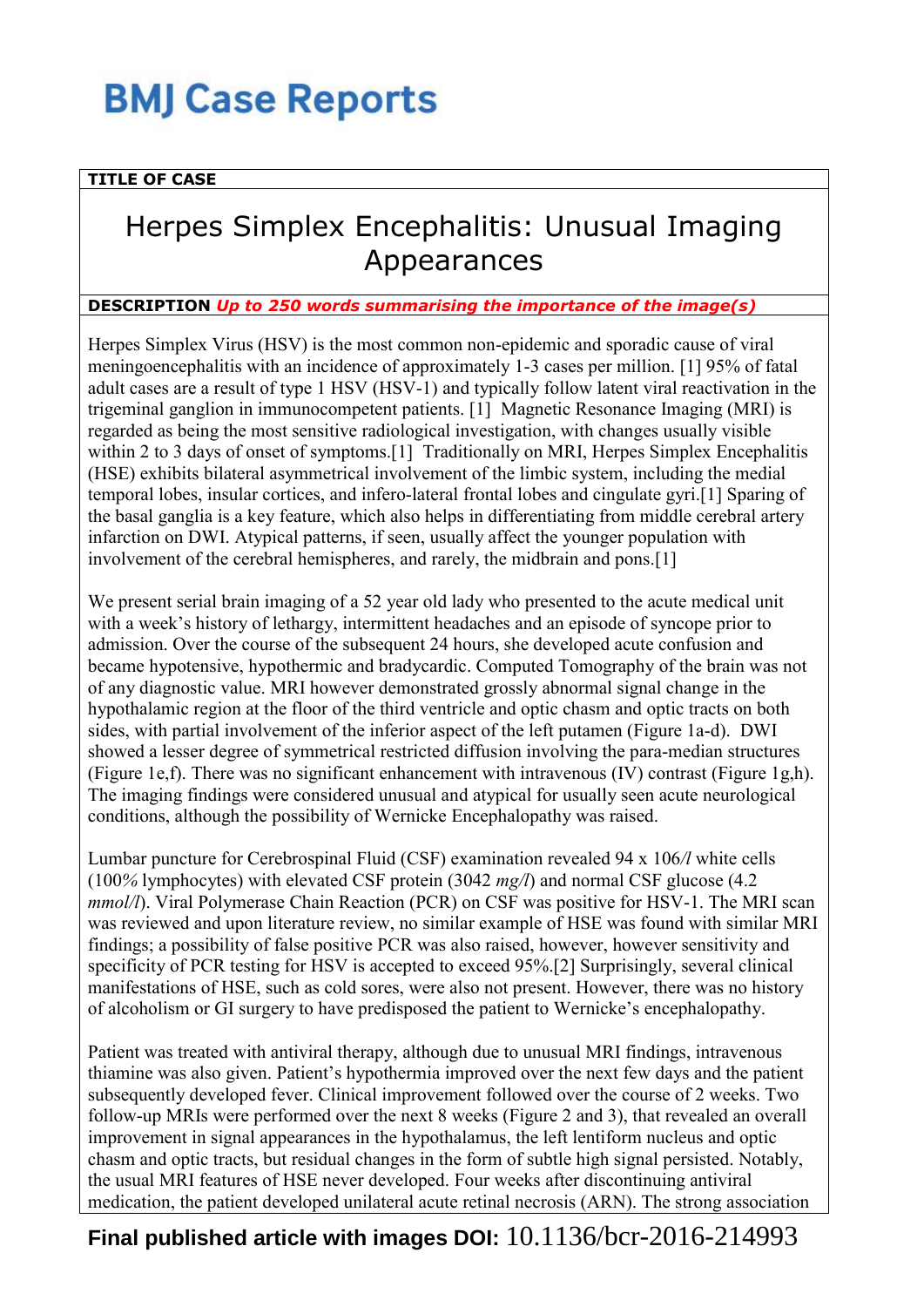# **BMJ Case Reports**

of ARN with herpesviruses [3] prompted further treatment with antiviral and immunosuppressive therapies. HSV-1 infection was subsequently again proven through positive vitreous PCR. Despite treatment, the present case resulted in cognitive impairment and the patient was subsequently transferred to a neuro-rehabilitation unit.

MRI is the modality of choice in imaging assessment of the hypothalamus.[4] Lesions affecting this region can be broadly classified into the following: neoplastic (primary and secondary), developmental , inflammatory/granulomatous diseases and lesions arising from the adjacent brain parenchyma.[4] Wernicke Encephalopathy is an acute neurological condition resulting from a dietary Vitamin B1 (thiamine) deficiency, and characteristically symmetrically involves the mamillary bodies, dorsomedial thalami, tectal plate, periaqueductal area and the grey matter around the third and fourth ventricle.[5,6] It usually happens in a background of alcoholism or GI resection.

We have presented an unusual case of proven HSE, where the typical MRI findings were absent. There was hypothalamic involvement with hypothermia, which, to the best of our knowledge, has not been described before along with putamen involvement which is also rare. HSE should be included as a differential diagnosis when evaluating acute hypothalamic lesions on MRI.

**LEARNING POINTS/TAKE HOME MESSAGE** *2 to 3 bullet points – this is a required field*

- **HSE can rarely involve hypothalamus and present as hypothermia. It should be included in the differential of hypothalamic lesions.**
- **HSE may also involve putamen, although it is rare**
- **HSE can occur with absence of typical findings in temporal lobes and insula**

### **REFERENCES Vancouver style (max 3)**

1. Bulakbasi N, Kocaoglu M. Central nervous system infections of herpesvirus family. Neuroimaging Clin. N. Am. 2008;18 (1):53-84.

2. Adler A, Kadimi S, Apaloo C *et al*. Herpes Simplex Encephalitis with Two False-Negative Cerebrospinal Fluid PCR Tests and Review of Negative PCR Results in the Clinical Setting. Neurol. 2011; 3(2):172–178.

3. Ganatra JB, Chandler D, Santos C, et al. Viral causes of the acute retinal necrosis syndrome. Am J Ophthalmol. 2000;129:166-172

4. Saleem SN, Said AH, Lee DH. Lesions of the hypothalamus: MR imaging diagnostic features*.*  Radiographics. 2007;27(4):1087-108.

5. Degnan AJ, Levy LM. Neuroimaging of rapidly progressive dementias, Part 2: Prion, Inflammatory, Neoplastic, and other Etiologies. AJNR 2014; 35:424-431

6. Zuccoli G, Gallucci M, Capaellades J *et al.* Wernicke Encephalopathy: MR Findings at Clinical Presentation in Twenty-Six Alcoholic and Nonalcoholic Patients. AJNR 2007;28:1328- 1331

## **FIGURE/VIDEO CAPTIONS** *figures should NOT be embedded in this document*

Figure 1: Initial MRI findings. T2 axial (a), FLAIR coronal (b-d) show hypothalamic and floor of third ventricle involvement (white arrows), putamen involvement (black arrows), optic chiasm involvement (white broken arrow). DWI and ADC (c and d) show smaller areas of restricted

## **Final published article with images DOI:** 10.1136/bcr-2016-214993